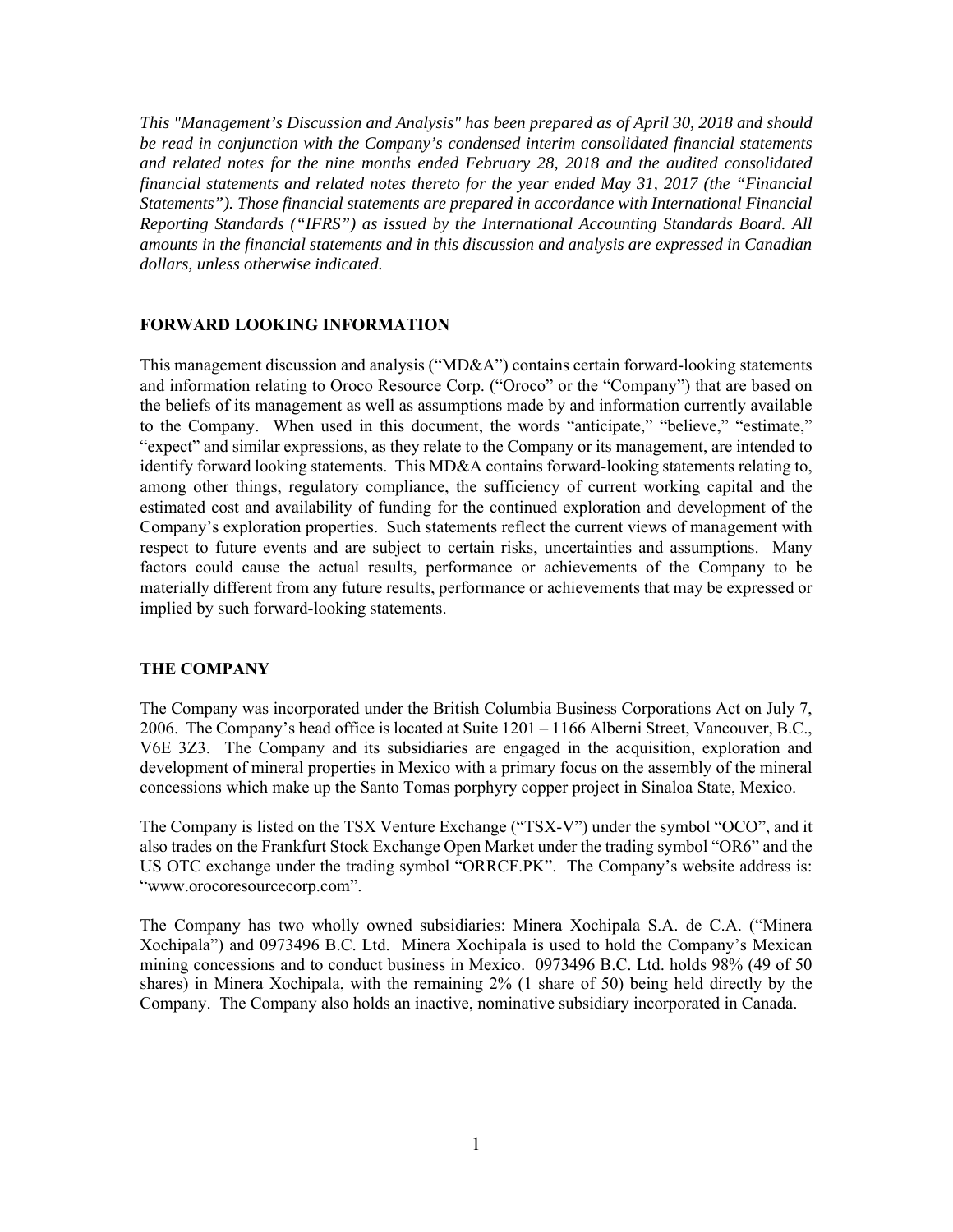### **MINERAL PROPERTIES**

# **Santo Tomas Property, Sinaloa State, Mexico**

The Company is focused on the assembly of mineral concessions which make up the Santo Tomas porphyry copper project in Sinaloa State, Mexico. The Santo Tomas project is a copper porphyry deposit defined by a total of 106 diamond drill and reverse circulation drill holes, totaling approximately 30,000 m.

In February, 2018, the Company acquired a 77.5% interest in each of the La China II and the AMP Santo Tomas Red 1 concessions and an application for the Papago 17 concession (the "Santo Tomas Properties") which abut and surround the concessions which cover the known core of the Santo Tomas mineralized structure (the "Core Concessions").

The AMP Santo Tomas Red 1 concession has been cancelled for reason of failure to pay tax arrears. However, the vendor has stated that the notices of deficiency and of cancellation were not properly served upon it as required by applicable laws and regulations. The vendor has filed an appeal of the cancellation, and is confident that the appeal will be successful. The Company's Mexican legal counsel have confirmed that failure to properly serve the notices provides valid legal grounds to have the cancellation nullified and the Red 1 Concession re-instated.

The Company also holds a 13.6% equity interest in Altamura Copper Corp. ("Altamura"), a British Columbia company, and an option to acquire an additional 6.4% equity interest in Altamura. Through its Mexican subsidiary, Xochipala Gold S.A de C.V. ("XG"), Altamura holds an unregistered interest in the Core Concessions, which interest is subject to a legal dispute between the vendor of the interest and a third party. An officer of the Company and a private company owned by the spouse of a director and officer of the Company are also shareholders of Altamura. The Company and Altamura have no common directors, officers or control persons. Oroco is currently negotiating to acquire the remaining common shares of Altamura that the Company does not own.

## **Xochipala Property, Guerrero State, Mexico**

The Xochipala Property, comprised of the Celia Gene (100 ha) and the contiguous Celia Generosa (93 ha) concessions, is located in the Municipality of Eduardo Neri, Guerrero, Mexico at the southern end of the Guerrero Gold Belt (the "GGB"). This region encompasses a northwest trend of intrusions with associated gold bearing iron skarn deposits. The GGB is currently the focus of aggressive exploration, delineation, development, and mining by a number of mining companies who have to date delineated gold reserves and measured and indicated resources in excess of 20 million ounces. The discovery of these deposits, beginning in the late 1980s, has led to the development of a predictable exploration model along the trend of the GGB.

The gold mineralization in each of these deposits is found in the contact (skarn) area between felsic to intermediate intrusives and the overlying calcareous sediments. Each of these deposits has a geophysical signature consisting of a strong high magnetic anomaly caused by iron mineralization in the endoskarn (skarn in the intrusive) and exoskarn (skarn in the sediments) in the contact zone between the intrusive and the overlying sediments. All of the major gold deposits in the GBB are hosted in extensive mineralized endoskarn and exoskarn zones associated with similar geological conditions. The Xochipala Property has geological characteristics similar to the known deposits, including the existence of a strong magnetic signature and areas of endoskarn and exoskarn.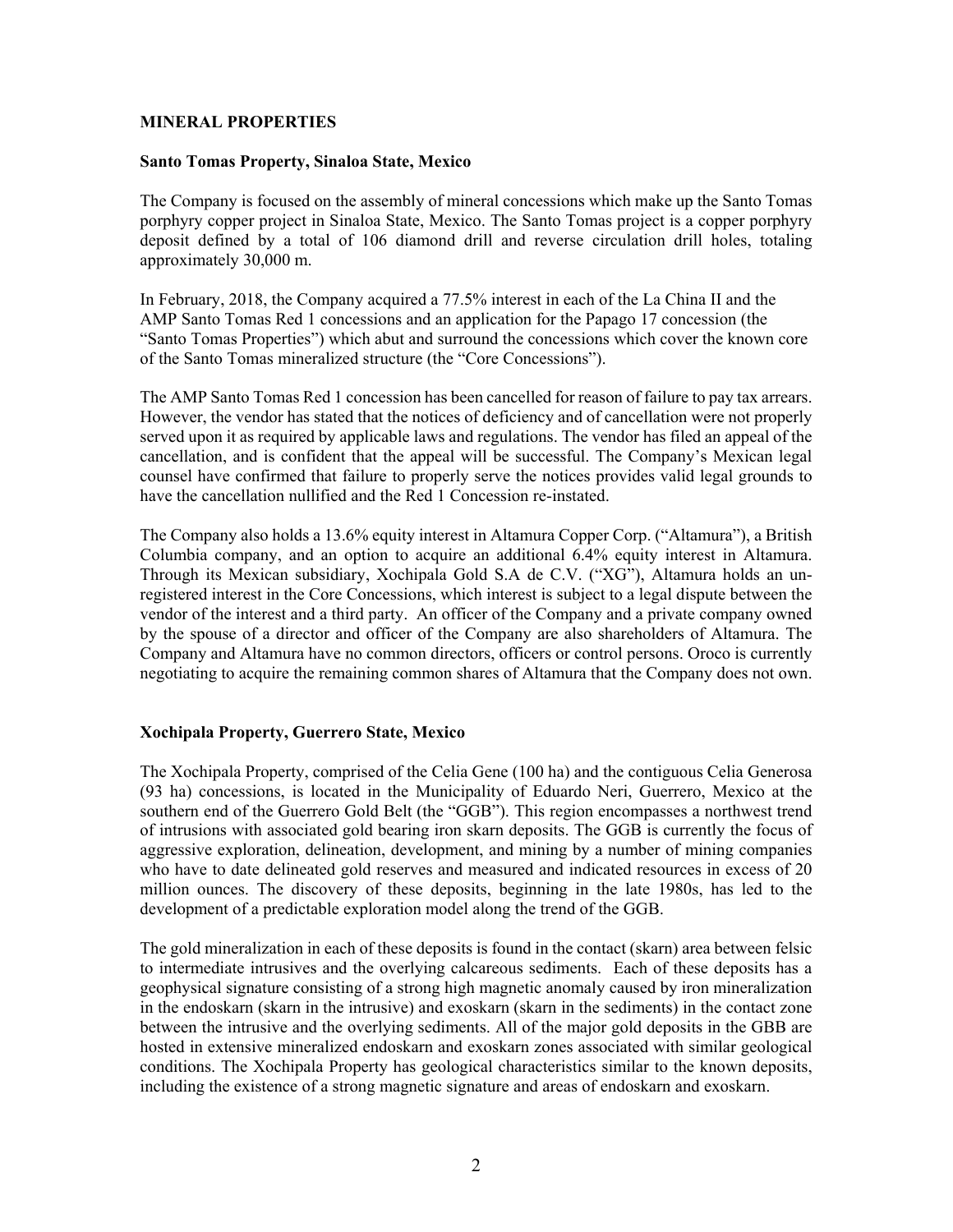The Xochipala Property, which is surrounded by concessions owned by Goldcorp Inc., lies approximately four kilometres southeast of Goldcorp.'s Los Filos mine, just one kilometre from the town of Xochipala and 30 kilometres by good paved road from the state capital of Chilpancingo. The area is well served by a network of local roads. The district is served with hydroelectric power from the Caracol Dam and water is locally available.

During 2014 the Company conducted an exploration program consisting of mapping; road cuts, outcrop chip sampling, and confirmed location of infrastructure, historic showings, and drill holes. The focus of the mapping and sampling program is the extensive areas of marbleized limestones (exoskarns) and highly altered, ferruginous intrusives (endoskarns) that have been identified on the property and which are indicative of potential mineralization in the vicinity of the two kilometres of identified contact zone. Preliminary mapping and assay results indicate that high grade gold mineralization exists at the Xochipala Property in the endoskarn and exoskarn. The Company continues to assess the appropriate next stage of exploration.

The Company incurred \$32,168 in deferred exploration expenditures on the Xochipala Property during the nine months ended February 28, 2018.

# **Salvador Property, Guerrero State, Mexico**

The Salvador Property is a 100 hectare mining concession 100% owned by Minera Xochipala which lies approximately 25 kilometers to the west of the Xochipala Property and approximately 30 kilometers west of Chilpancingo, Guerrero. The Salvador property also hosts skarn mineralization associated with felsic intrusions similar to mineralization in the known ore deposits in the area.

The Company did not conduct exploration on the Salvador Property during the nine months ended February 28, 2018.

## **Cerro Prieto Property, Sonora State, Mexico**

On August 30, 2013 the Company sold its interest in the Cerro Prieto Property to Goldgroup Mining Inc. ("Goldgroup") by way of the sale of the Company's then wholly owned subsidiary, Minera Polimetalicos Mexicanos, S.A. ("Polimetalicos") and assignment of the 2% (two percent) net smelter returns royalty payable.

In addition to the cash and share consideration paid by Goldgroup to the Company (see the Company's Management Discussion and Analysis dated and filed January 30, 2017), Goldgroup agreed to pay to the Company a production royalty (the "Production Royalty") quarterly in arrears. The Production Royalty, payable for each month in which the monthly average of the daily PM London gold fix is in excess of US\$1,250 per ounce, is calculated at the rate of 20% of the dollar value of that excess for each ounce of gold produced from the property during that month, to a maximum royalty of US\$90 per ounce. This Production Royalty will be payable for each and every of the greater of:

- i) the first 90,000 ounces of gold produced from the Property; and
- ii) all ounces of gold produced from the Property until the completion of five full years of commercial production, which period commenced on March 1, 2014.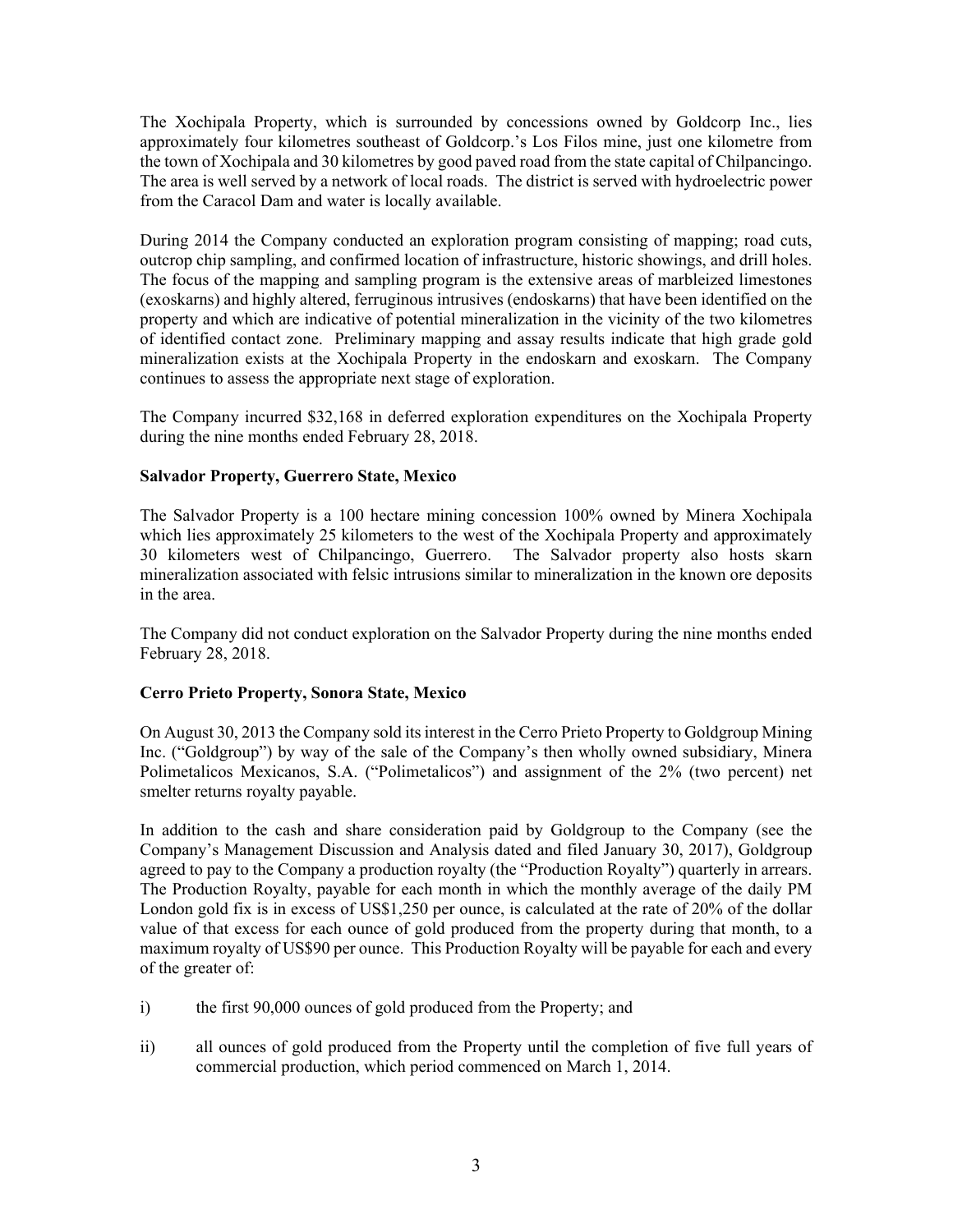### **RESULTS OF OPERATIONS**

For the nine months ended February 28, 2018, the Company recorded income (loss) from continuing operations of \$(1,094,101) (2017 - \$144,240) or \$(0.01) per share (2017 - \$0.00). The Company has no income producing assets. The Company reported royalty revenues during the period from the Cerro Prieto Property. The Company is considered to be in the acquisition and exploration stage.

The Company is focused on the assembly of mineral concessions which make up the Santo Tomas porphyry copper project in Sinaloa State, Mexico.

For the nine months ended February 28, 2018, the Company recorded operating expenses of \$1,203,112 (2017 - \$552,545), which included business development of \$43,761 (2017 - \$68,158), consulting fees of \$47,025 (2017 - \$52,000), management and directors fees of \$184,000 (2017 - \$182,500) and professional fees of \$192,490 - (2017 - \$120,580), as it pursued the assembly of mineral concessions which make up the Santo Tomas porphyry copper project and the advancement of its Xochipala Property.

| <b>Quarter</b>                     | Feb 28,<br>2018 | <b>Nov 30,</b><br>2017 | Aug 31,<br>2017 | <b>May 31,</b><br>2017 | Feb 28,<br>2017 | <b>Nov 30,</b><br>2016 | Aug 31,<br>2016 | <b>May 31</b><br>2016 |
|------------------------------------|-----------------|------------------------|-----------------|------------------------|-----------------|------------------------|-----------------|-----------------------|
| Operating<br>loss                  | 299,735         | \$412,207              | \$491,170       | \$314,600              | \$220,948       | \$146,797              | \$184,800       | \$259,321             |
| Other items                        | (52, 749)       | \$(46,021)             | \$(10,241)      | \$(14,991)             | \$(42,161)      | \$(43,674)             | $($ \$610,950)  | \$(337,751)           |
| $Loss$ (gain)<br>for the<br>period | 246,986         | \$366,186              | \$480,929       | \$299,609              | \$178,787       | \$103,123              | $(\$426,150)$   | \$(78,430)            |
| $Loss$ (gain)<br>per share         | \$0.00          | \$0.00                 | \$0.00          | \$0.00                 | \$0.00          | \$0.00                 | (S0.01)         | \$0.00                |
| Total assets                       | \$2,126,671     | \$2,063,264            | \$2,673,393     | \$2,984,203            | \$3,454,198     | \$3,690,185            | \$4,866,694     | \$4,144,552           |
| Total<br>liabilities               | \$293,179       | \$265,387              | \$192,902       | \$213,650              | \$204,574       | \$193,071              | \$226,343       | \$273,722             |

## **SELECTED QUARTERLY RESULTS**

The most recent quarter had an increased loss from operations.

Variation in Other Items for the quarter ending February 28, 2018 is due to an increase in revenue from royalty revenue, offset by a decrease in the gain on sale of available for sale securities.

## **LIQUIDITY AND CAPITAL RESOURCES**

As at February 28, 2018, the Company had working capital of \$99,901 (February 28, 2017 - \$1,655,394) as compared to the year ended May 31, 2017 when the Company had working capital of \$1,199,562. Cash was \$282,156 at February 28, 2018 (February 28, 2017- \$1,714,322).

As at February 28, 2018, the Company held available for sale securities of \$867,967, which includes 5,841,250 shares of Goldgroup (the "Goldgroup Shares") valued at \$321,269.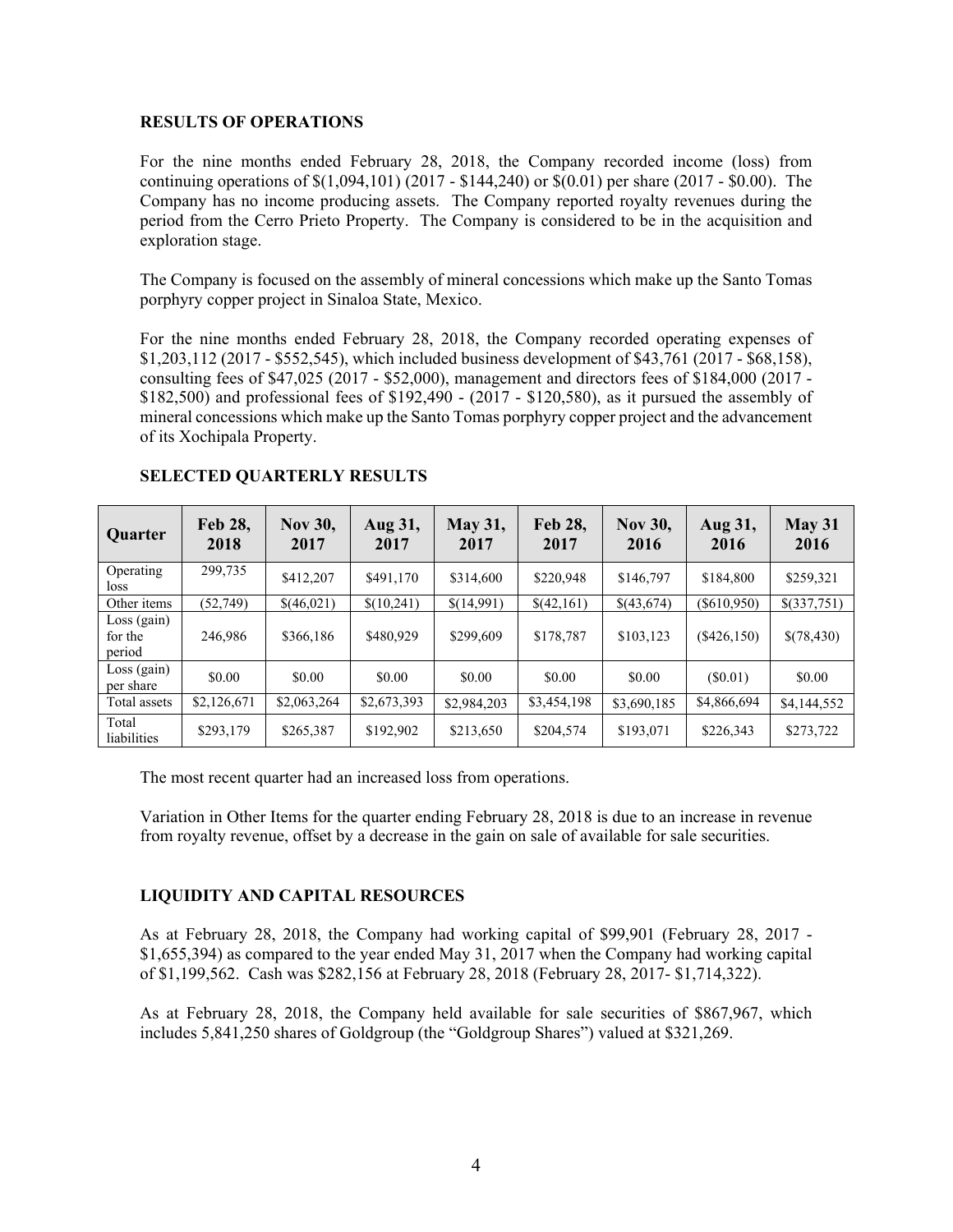## **OUTLOOK**

As at February 28, 2018, the Company has as its main assets the Santo Tomas Properties, the Xochipala Property, 5,841,250 shares of Goldgroup and 425,000 shares (13.6%) of Altamura, with an option to acquire up to a further 250,000 shares (a further 6.4%).

The Company also holds the Production Royalty, which is contingent upon the number of ounces of gold produced at Cerro Prieto and upon the monthly average price of gold being above US\$1,250 per ounce in the month the gold is produced. There is no certainty that the Company will receive any further Production Royalty payments.

The Company also holds 75,000 shares of Core Gold Inc. ("Core"), a public company whose shares are listed for trading on the TSX-V, valued at \$26,625 as at February 28, 2018, and 375,000 common shares, at a cost of \$75,000, in a private British Columbia company ("BC Co"), which provides satellite based, geological services to the mining and other industries, which are able to identify, model and monitor subsurface geological structures. The Company and BC Co have a common director.

## **OFF BALANCE SHEET ARRANGEMENTS**

The Company currently has no off-balance sheet arrangements that would potentially affect current or future operations, or the financial condition of the Company.

### **TRANSACTIONS WITH RELATED PARTIES**

During the nine months ended February 28, 2018, the Company entered into transactions with related parties as follows:

- (a) paid or accrued management and directors fees totalling \$118,250 to a company controlled by Craig Dalziel, President and CEO of the Company, for management and other services, and to Mr. Dalziel directly for Mr. Dalziel's services as director of the Company;
- (b) paid or accrued consulting fees totalling \$16,200 to a company controlled by Craig Dalziel, for project research services;
- (c) paid or accrued professional and consulting fees totalling \$99,000 to David Rose, Corporate Secretary of the Company, for legal and management consulting services provided to the Company;
- (d) paid or accrued consulting and directors fees totalling \$31,750 to a company controlled by Steve Vanry, Chief Financial Officer of the Company, and to Mr. Vanry directly, for his services as Chief Financial Officer and director;
- (e) paid or accrued directors fees totalling \$5,750 to Robert Friesen for Mr. Friesen's services as a director; and
- (f) paid or accrued directors fees totalling \$5,750 to Stephen Leahy.

As at February 28, 2018, \$191,789 was owing to officers and directors for directors, management, consulting, legal and accounting fees. These charges were measured by the exchange amount,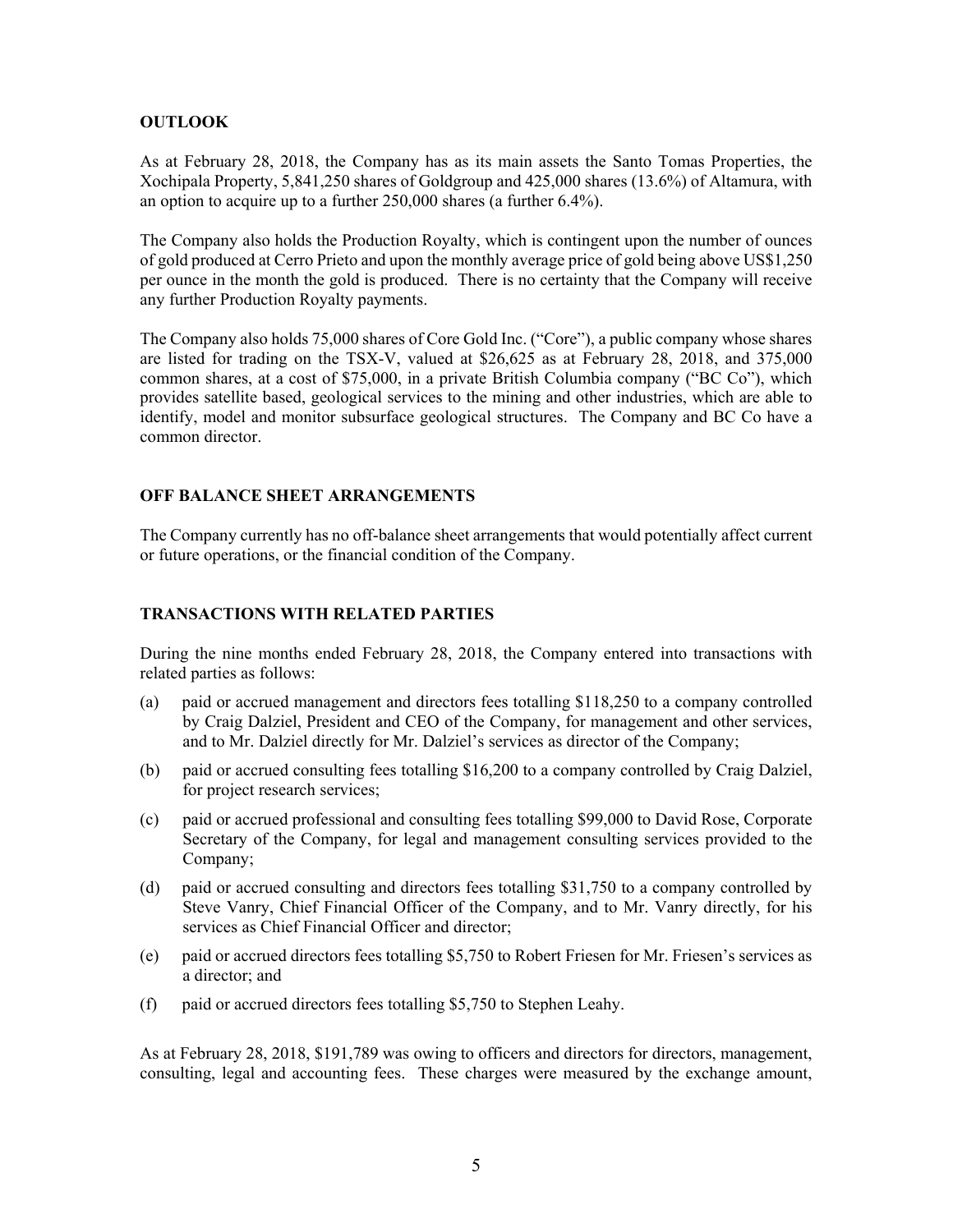## **TRANSACTIONS WITH RELATED PARTIES** (cont'd)

which is the amount agreed upon by the related parties. The amounts owing are unsecured, noninterest bearing and have no fixed repayment terms. The above transactions were incurred in the normal course of operations and are recorded at the exchange amount, being the amount agreed upon by the transacting parties.

During the nine months ended February 28, 2018, the Company advanced \$95,608, for total outstanding advances of \$260,164 (the "Advances"), to Altamura, which is related by virtue of David Rose and a private company owned by the spouse of Craig Dalziel collectively having significant influence in Altamura. Altamura holds an un-registered interest in the core concessions of the Santo Tomas copper porphyry project in Sinaloa, Mexico (the "Interest"), which Interest is subject to a legal dispute between the vendor of the Interest and a third party. The Company owns 425,000 common shares of Altamura, representing (13.6% of its equity), at a cost of \$451,073, and holds an option to convert the Advances into shares of Altamura (the "Share Option") at a price of US\$0.80 per share, to a maximum of 250,000 shares. Exercising the Share Option with regard to all 250,000 shares would result in the Company holding 675,000 common shares of Altamura. The term of the Share Option has been extended to May 31, 2018. The Advances are secured by the Interest. Subsequent to February 28, 2018, the Company advanced a further \$11,428 on behalf of Altamura, bringing the total Advances to \$271,592.

# **CONTRACTUAL OBLIGATIONS**

The Company has no material capital lease agreements and no material long term obligations other than those described above or in the description of mineral properties.

# **RISKS AND UNCERTAINTIES**

The Company is in the mineral exploration and development business and, as such, is exposed to a number of risks and uncertainties that are not uncommon to other companies in the same business. Some of the possible risks include the following:

(a) The industry is capital intensive and subject to fluctuations in metal prices, market sentiment, foreign exchange and interest rates. The recovery of the Company's investment in resource properties and the attainment of profitable operations is dependent upon the discovery and development of economic ore reserves and the ability to arrange sufficient financing to bring the ore reserves into production.

The only sources of future funds for further acquisitions and exploration programs, or if such exploration programs are successful, the development of economic ore bodies and commencement of commercial production thereon, which are presently available to the Company are the Goldgroup Transaction Consideration and the sale of equity capital or the offering by the Company of an interest in its properties to be earned by another interested party to carry out further exploration or development.

(b) Any future equity financings by the Company for the purpose of raising additional capital may result in substantial dilution to the holdings of existing shareholders.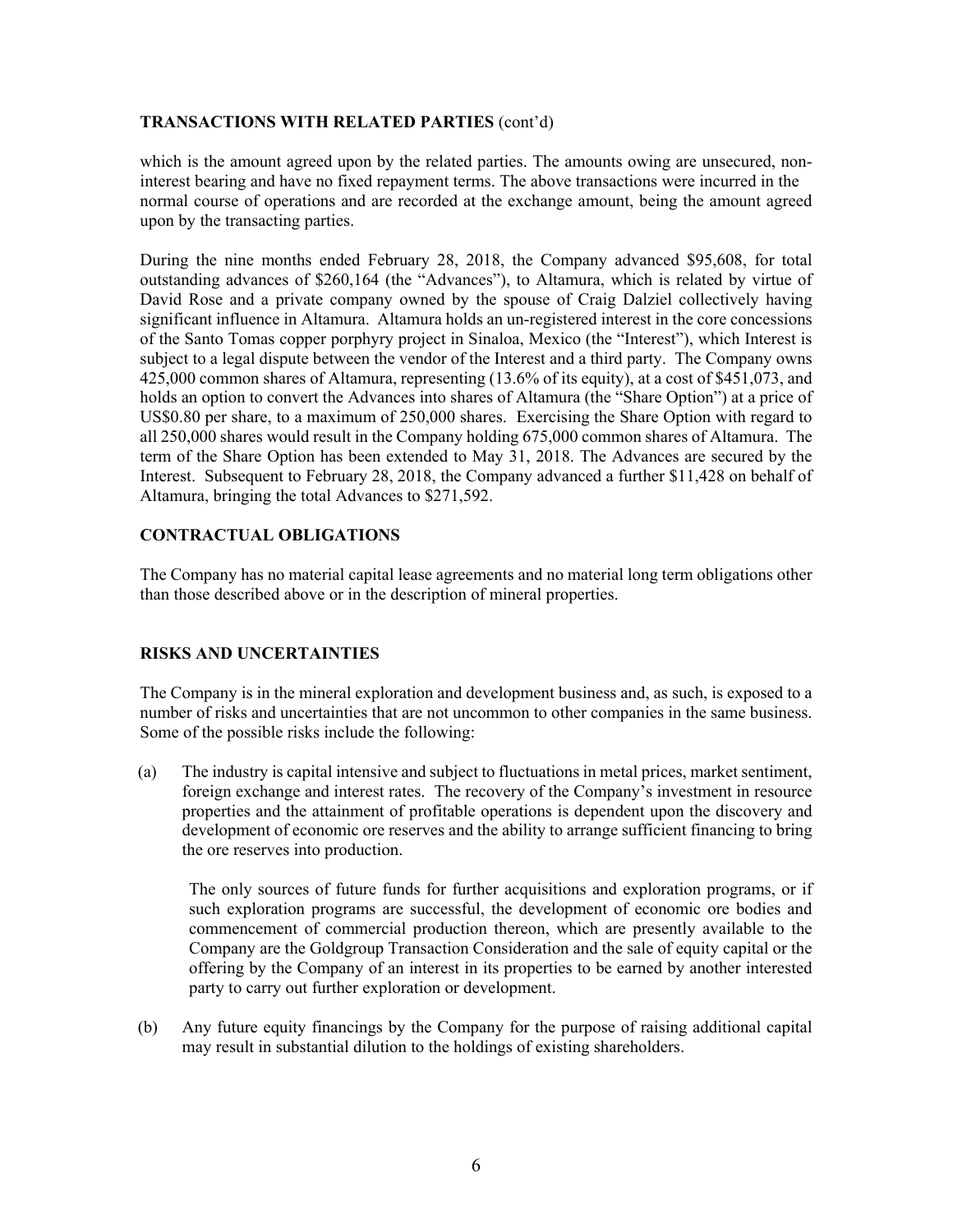### **RISKS AND UNCERTAINTIES** (cont'd…)

- (c) The Company's capital resources are largely determined by the strength of the resource markets and the status of the Company's projects in relation to these markets, and its ability to compete for investor support of its projects.
- (d) The prices of metals greatly affect the value of and the potential value of its properties. This, in turn greatly affects its ability to raise equity capital, negotiate option agreements and form joint ventures.
- (e) The Company must comply with health, safety, and environmental regulations governing air and water quality and land disturbances and provide for mine reclamation and closure costs. The Company's permission to operate could be withdrawn temporarily where there is evidence of serious breaches of such regulations, or even permanently in the case of extreme breaches. Significant liabilities could be imposed on the Company for damages, clean-up costs or penalties in the event of certain discharges into the environment, environmental damage caused by previous owners of acquired properties or noncompliance with environmental laws or regulations.
- (f) The operations of the Company will require various licenses and permits from various governmental authorities. There is no assurance that the Company will be successful in obtaining the necessary licenses and permits to continue exploration and development activities in the future.
- (g) Although the Company has taken steps to verify title to mineral properties in which it has an interest, these procedures do not guarantee the Company's title. Such properties may be subject to prior agreements or transfers and title may be affected by such undetected defects.

Should one or more of these risks and uncertainties materialize, or should underlying assumptions prove incorrect, then actual results may vary materially from those described on any forward looking statement. The development and exploration activities of the Company are subject to various laws governing exploration, development, and labour standards which may affect the operations of the Company as these laws and regulations set various standards regulating certain aspects of health and environmental quality. They provide for penalties and other liabilities for the violation of such standards and establish, in certain circumstances, obligations to rehabilitate current and former facilities and locations where operations are or were conducted.

# **CRITICAL ACCOUNTING ESTIMATES**

The preparation of the condensed interim consolidated financial statements requires the Company to make estimates and assumptions concerning the future. The Company's management reviews these estimates and underlying assumptions on an ongoing basis, based on experience and other factors, including expectations of future events that are believed to be reasonable under the circumstances. Revisions to estimates are adjusted for prospectively in the period in which the estimates are revised.

Critical accounting estimates are estimates and assumptions made by management that may result in a material adjustment to the carrying amount of assets and liabilities within the next financial year and are, but are not limited to, the following: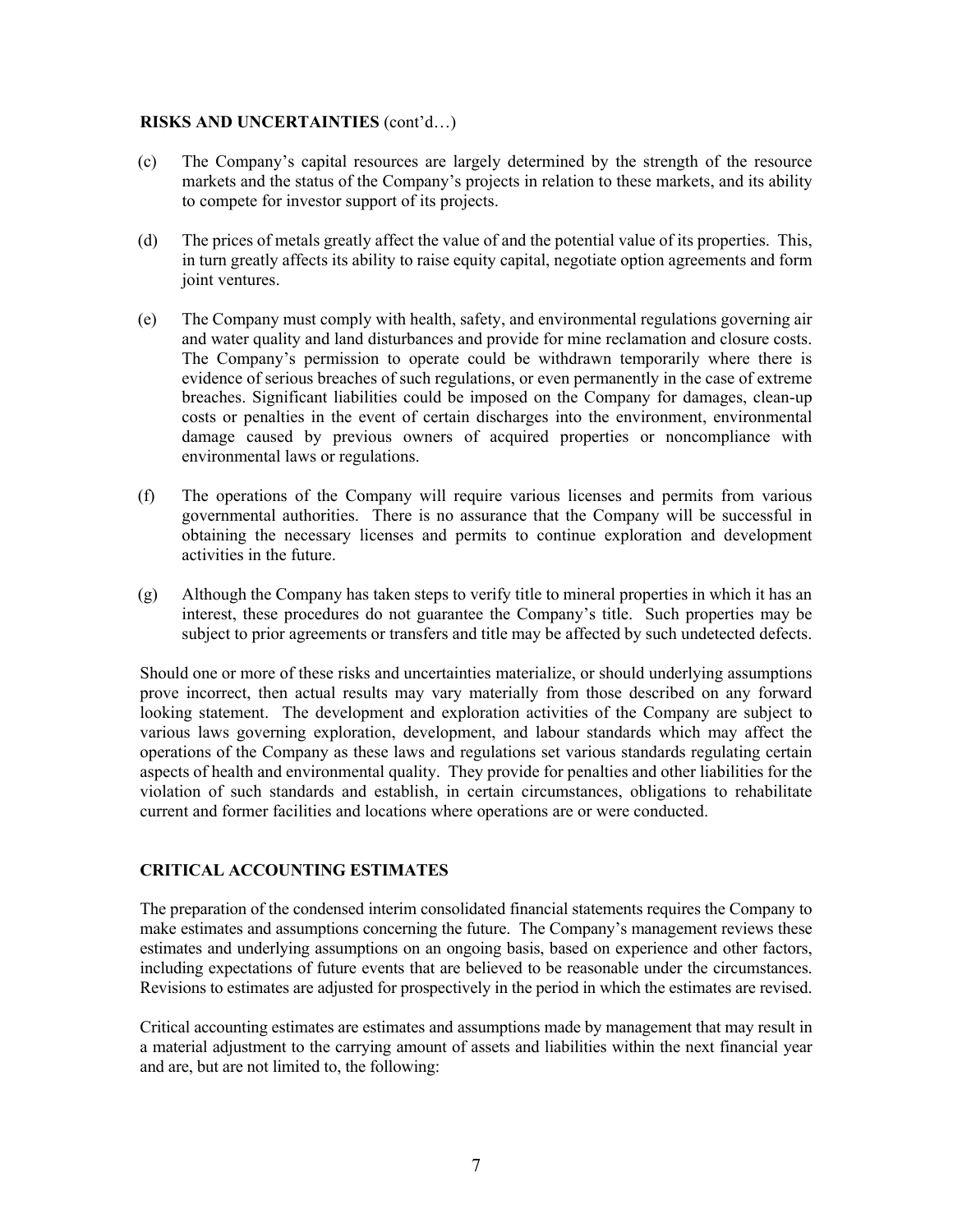## **CRITICAL ACCOUNTING ESTIMATES** (cont'd)

Share-based payment - The fair value of stock options issued are subject to the limitation of the Black-Scholes option pricing model which incorporates market data and which involves uncertainty and subjectivity in estimates used by management in the assumptions. Changes in the input assumptions can materially affect the fair value estimate of stock options.

Valuation of available for sale securities - The Company evaluates, among other factors, the duration and extent to which the fair value of an investment is less than its cost; and the financial health of, and near term business outlook for, the investee, including factors such as industry and sector performance, changes in technology, and operational and financing cash flow.

The carrying value and the recoverability of exploration and evaluation assets – Management has determined that exploration, evaluation and related costs incurred, which were capitalized may have future economic benefits and may be economically recoverable. Management uses several criteria in its assessments of economic recoverability and probability of future economic benefits including geologic and other technical information, history of conversion of mineral deposits with similar characteristics to its own properties to proven and probable mineral reserves, scoping and feasibility studies, accessible facilities and existing permits.

Valuation of production royalty - The Company is entitled to royalty income as disclosed in Note 5 of the condensed interim consolidated financial statements. The Company has estimated the value of the production royalty to be \$Nil due to lack of certainty of future ongoing production and values.

# **CHANGES IN ACCOUNTING POLICIES**

## **New accounting policies adopted**

The following standards and amendments to existing standards have been adopted by the Company effective June 1, 2017:

## *IFRS 7, Financial instruments: disclosures*

Amendments to IFRS 7 related to the application of IFRS 9, Financial Instruments.

The adoption of this standard did not have an impact on these condensed interim consolidated financial statements.

#### **New standards, interpretations and amendments to existing standards not yet effective**

The following standards, amendments to standards and interpretations have been issued but are not effective for annual periods beginning on or after January 1, 2018:

## *IFRS 9, Financial instruments*

This standard was issued in November 2009 and covers the classification and measurement of financial assets as part of its project to replace IAS 39 Financial Instruments: Recognition and Measurement. In October 2010, the requirements for classifying and measuring financial liabilities were added to IFRS 9. Under this guidance, entities have the option to recognize financial liabilities at fair value through earnings. If this option is elected, entitles would be required to reverse the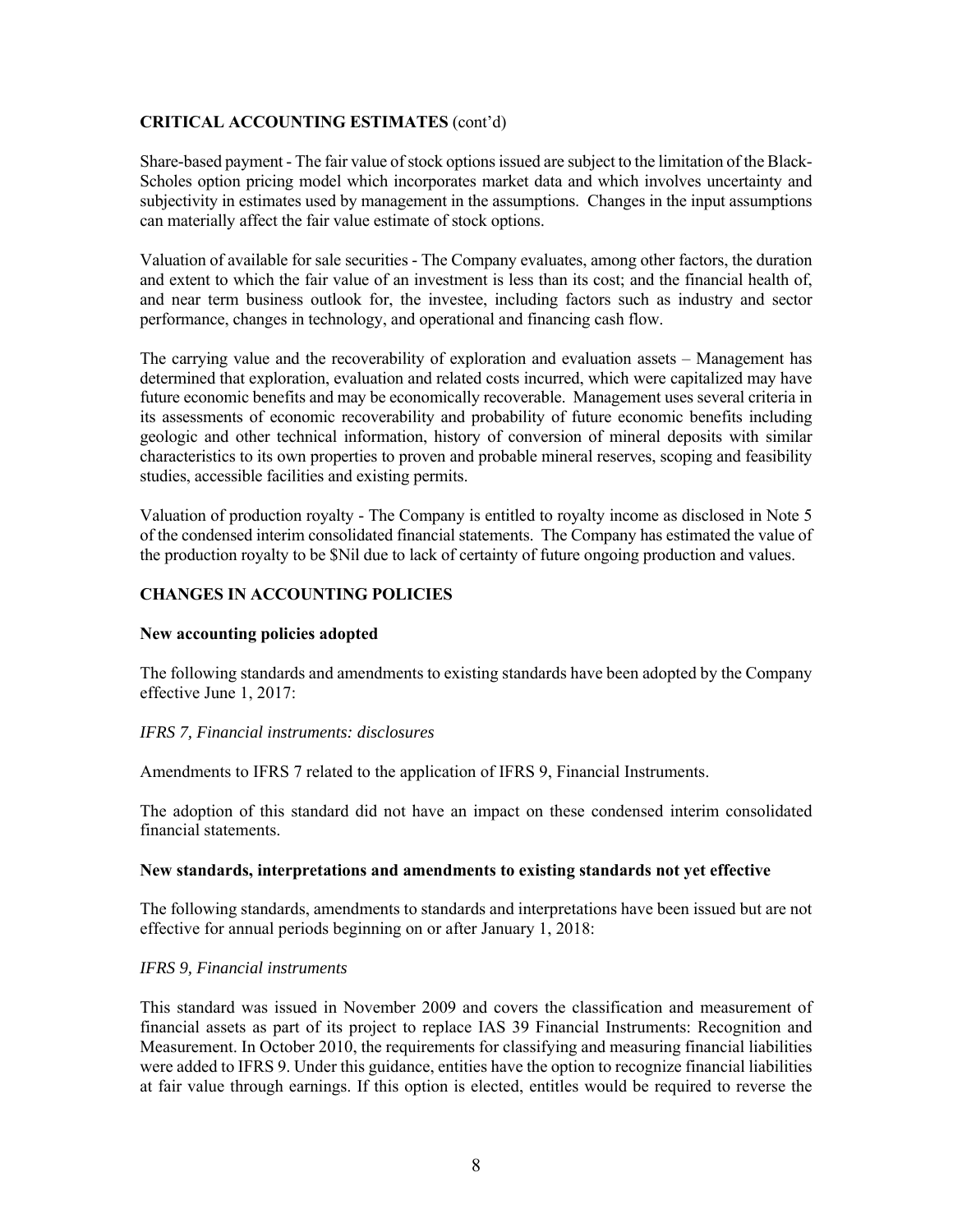# **CHANGES IN ACCOUNTING POLICIES** (cont'd)

portion of the fair value change due to own credit risk out of earnings and recognize the change in other comprehensive income.

#### *IFRS 15, Revenue from contracts with customers*

This standard deals with revenue recognition and establishes principles of reporting useful information to users of financial statements about the nature, amount, timing, and uncertainty of revenue and cash flows arising from an entity's contracts with customers.

The following standards, amendments to standards and interpretations have been issued but are not effective for annual periods beginning on or after January 1, 2019:

### *IFRS 16, Leases*

This standard sets out the principles for recognition, measurement, presentation, and disclosure of leases including guidance for both parties to a contract, the lessee and the lessor. It eliminates the classification of leases as either operating or finance leases as is required by IAS 17 and instead introduces a single lessee accounting model.

The Company has not yet assessed the potential impact of the application of these standards, nor determined whether it will adopt the standards early.

## **FINANCIAL INSTRUMENT RISK AND CAPITAL**

The Company's objectives when managing capital are to identify, pursue and complete the exploration and development of mineral properties, to maintain financial strength, to protect its ability to meet its on-going liabilities, to continue as a going concern, to maintain creditworthiness and to maximize returns for shareholders over the long term. The Company does not have any externally imposed capital requirements to which it is subject. Capital of the Company comprises of shareholders' equity. There has been no significant change in the Company's objectives, policies and processes for managing its capital during the nine months ended February 28, 2018.

The Company manages the capital structure and makes adjustments to it in light of changes in economic conditions and the risk characteristics of the underlying assets. To maintain or adjust the capital structure, the Company may attempt to issue new shares. The Company's investment policy is to invest its cash in financial instruments in high credit quality financial institutions with terms to maturity selected with regards to the expected timing of expenditures from continuing operations.

#### **Fair value hierarchy**

The Company's financial instruments recorded at fair value require disclosure about how the fair value was determined based on significant levels of inputs described in the following hierarchy:

Level 1 - Quoted prices are available in active markets for identical assets or liabilities as of the reporting date. Active markets are those in which transactions occur in sufficient frequency and value to provide pricing information on an ongoing basis.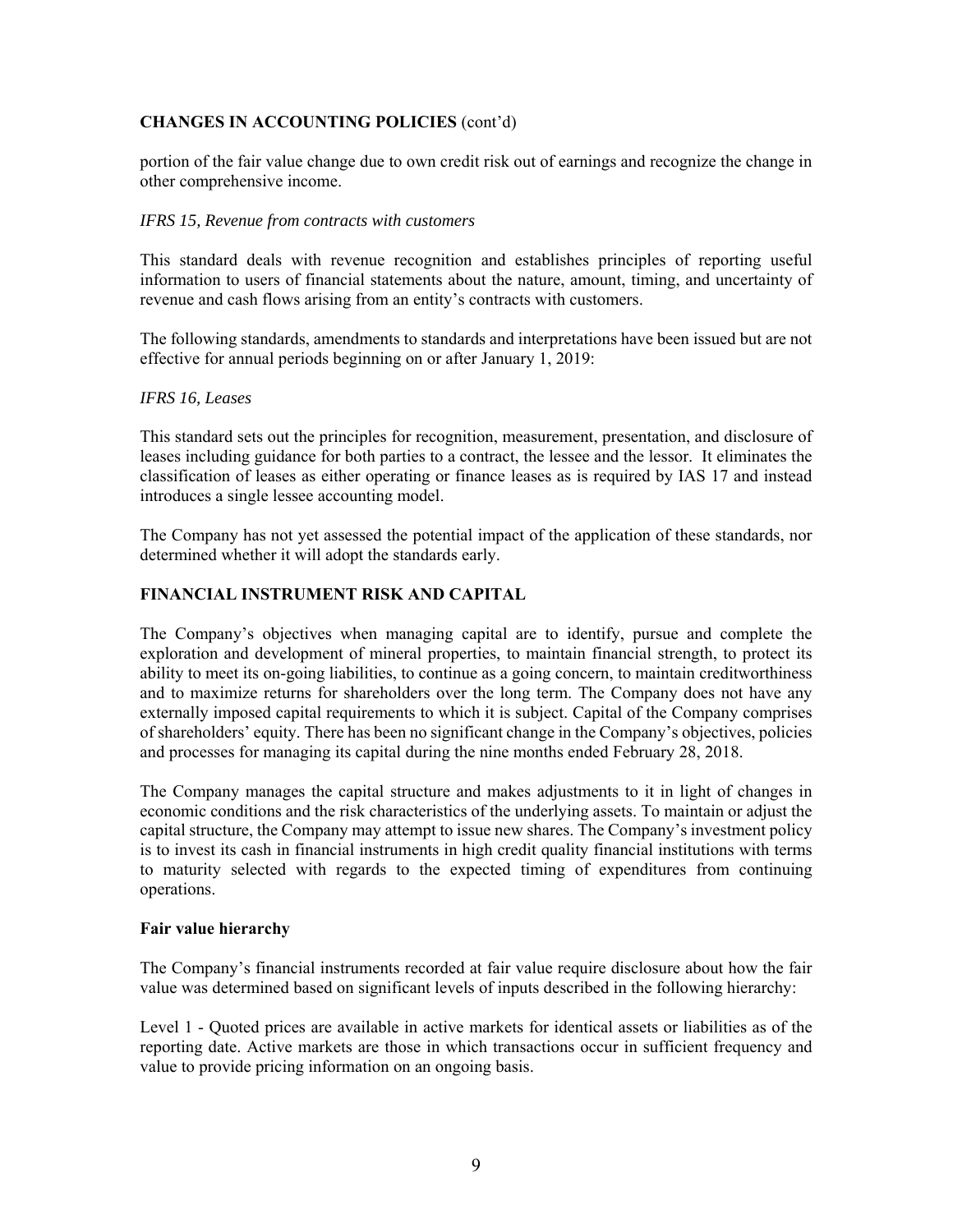# **FINANCIAL INSTRUMENT RISK AND CAPITAL** (cont'd)

Level 2 - Pricing inputs are other than quoted prices in active markets included in level 1. Prices in level 2 are either directly or indirectly observable as of the reporting date. Level 2 valuations are based on inputs including quoted forward prices for commodities, time value and volatility factors, which can be substantially observed or corroborated in the market place.

Level 3 - Valuations in this level are those with inputs for the asset or liability that are not based on observable market data.

# **Management of Industry Risk**

The Company is engaged in mineral exploration and manages related industry risk issues directly. The Company may be at risk for environmental issues and fluctuations in commodity pricing as well as changes in foreign government policy. Management is not aware of and does not anticipate any significant environmental remediation costs or liabilities in respect of its current operations; however it is not possible to be certain that all aspects of environmental issues affecting the Company, if any, have been fully determined or resolved.

# **Management of Financial Risk**

The carrying value of cash, receivables, and trade payables and accrued liabilities approximated their fair value because of the short-term nature of these instruments. Cash is measured at a level 1 of the fair value hierarchy. The Goldgroup and Core shares recorded in available for sale securities are measured at a level 1 of the fair value hierarchy and the Altamura and BC Co shares recorded in available for sale securities are measured using level 3 of the fair value hierarchy based on cost at time of acquisition. The Company's financial instruments are exposed to certain financial risks, which include credit risk, liquidity risk, and market risk.

# **Credit Risk**

Credit risk is the risk that one party to a financial instrument will fail to discharge an obligation and cause the other party to incur a financial loss. The Company's primary exposure to credit risk is on its bank accounts. The bank accounts are mainly held with a major Canadian bank and this minimizes the risk to the Company.

# **Liquidity Risk**

Liquidity risk is the risk that the Company will not have sufficient funds to meet its financial obligations when they are due. The Company manages liquidity risk through the management of its capital structure and financial leverage as outlined above. The Company monitors its ability to meet its short-term expenditures by raising additional funds through share issuance when required. All of the Company's financial liabilities have contractual maturities of 30 days or due on demand and are subject to normal trade terms. The Company does not have investments in any asset-backed deposits.

## **Foreign Exchange Risk**

The Company's property interests in Mexico make it subject to foreign currency fluctuations, which may adversely affect the Company's financial position, results of operations and cash flows.